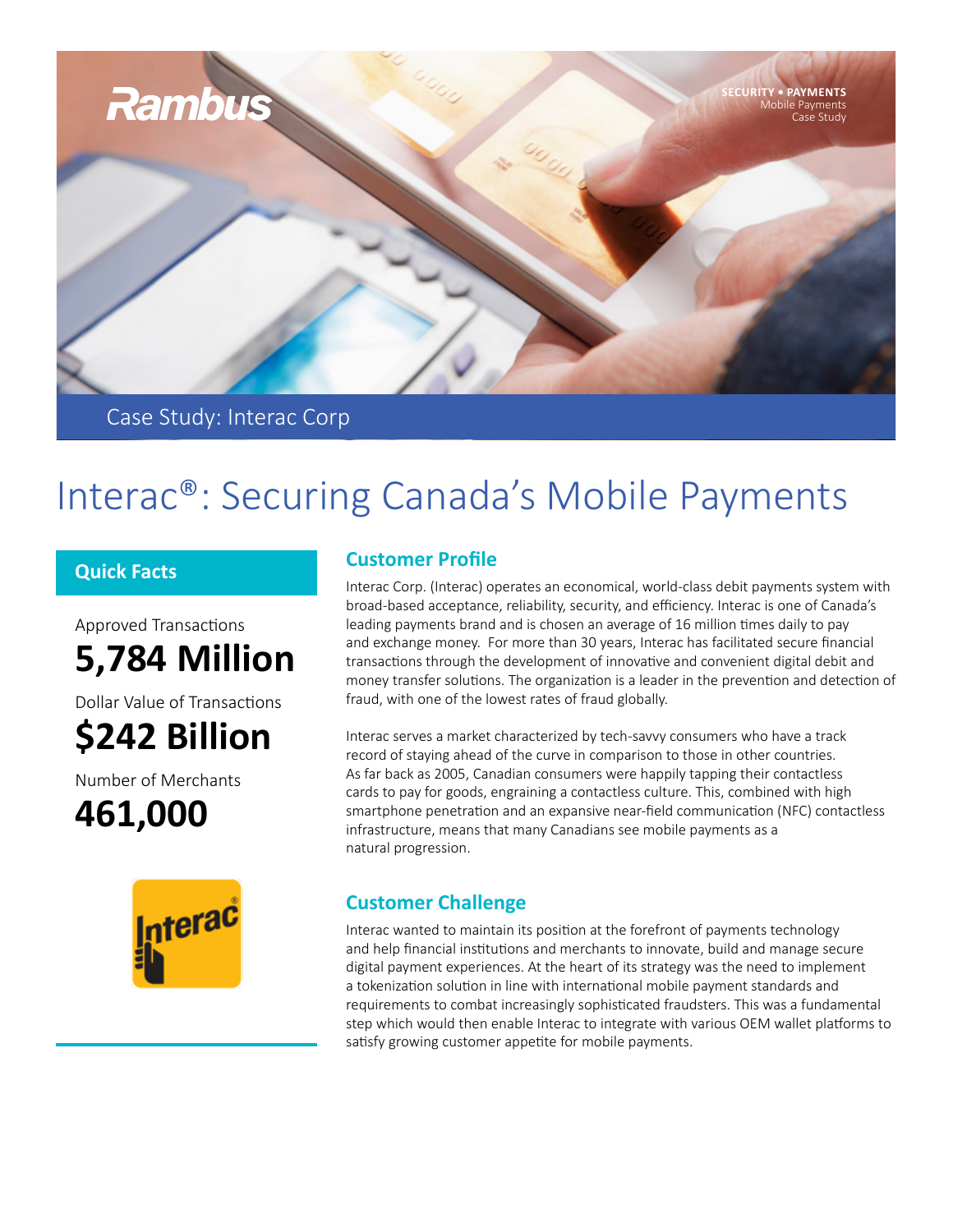

In addition, Interac is able to issue and manage the entire lifecycle of payment credentials, implement tokenization to reduce payment card fraud and manage transactions by converting or validating cryptograms. The *Interac* TSP also delivers integration with various OEM wallet platforms to enable *Interac*® Debit for mobile payments.

#### **Results and Benefits**

The *Interac* TSP enables Interac Debit payments to be made securely across the various digital platforms and applications being developed by both Canadian and international industry participants.

Interac now has the freedom to support financial institutions and merchants on its network by offering secure tokenization services and provisioning tokens to a wide array of mobile form factors and channels. This enables Interac to adapt to the market's constantly changing dynamics.

Working with Rambus, Interac has designed and implemented a solution offering for Canadians that delivers:

- **• Security features that align with global mobile industry standards:** tokenization replaces traditional primary account numbers (PAN) with unique identifiers called payment tokens. The technology protects transaction data and mitigates fraud. The *Interac* TSP enables financial institutions to offer secured digital payments in line with industry requirements with minimized investment and disruption.
- **• Freedom for consumers to make purchases whenever, wherever and however they want:** the *Interac* TSP represents an 'open' mobile debit payment solution with device-agnostic technology that can be implemented on any mobile device that supports it. Entities can easily expand their services to encompass other related areas, such as embedded secure elements in mobile devices, the cloud, eCommerce or card on-file scenarios. This gives Interac the option to expand its portfolio as the market evolves.
- **• Seamless integration with payment partners:** financial institutions, mobile technology providers and merchants can use the *Interac* TSP to innovate, build and manage secure digital payment experiences. The platform is built to scale and allows for continued innovation.
- **• Trust for all stakeholders within the payments chain:** transactions through the *Interac* TSP use the existing functionality and security of *Interac* Flash® contactless debit technology. It offers strong consumer protections such as protective passcode or biometric verification and the *Interac*® Zero Liability Policy\*. Merchants benefit from real-time transactions: payment is received immediately and chargebacks never occur. It is also one of the lowest-cost payment acceptance options for merchants.